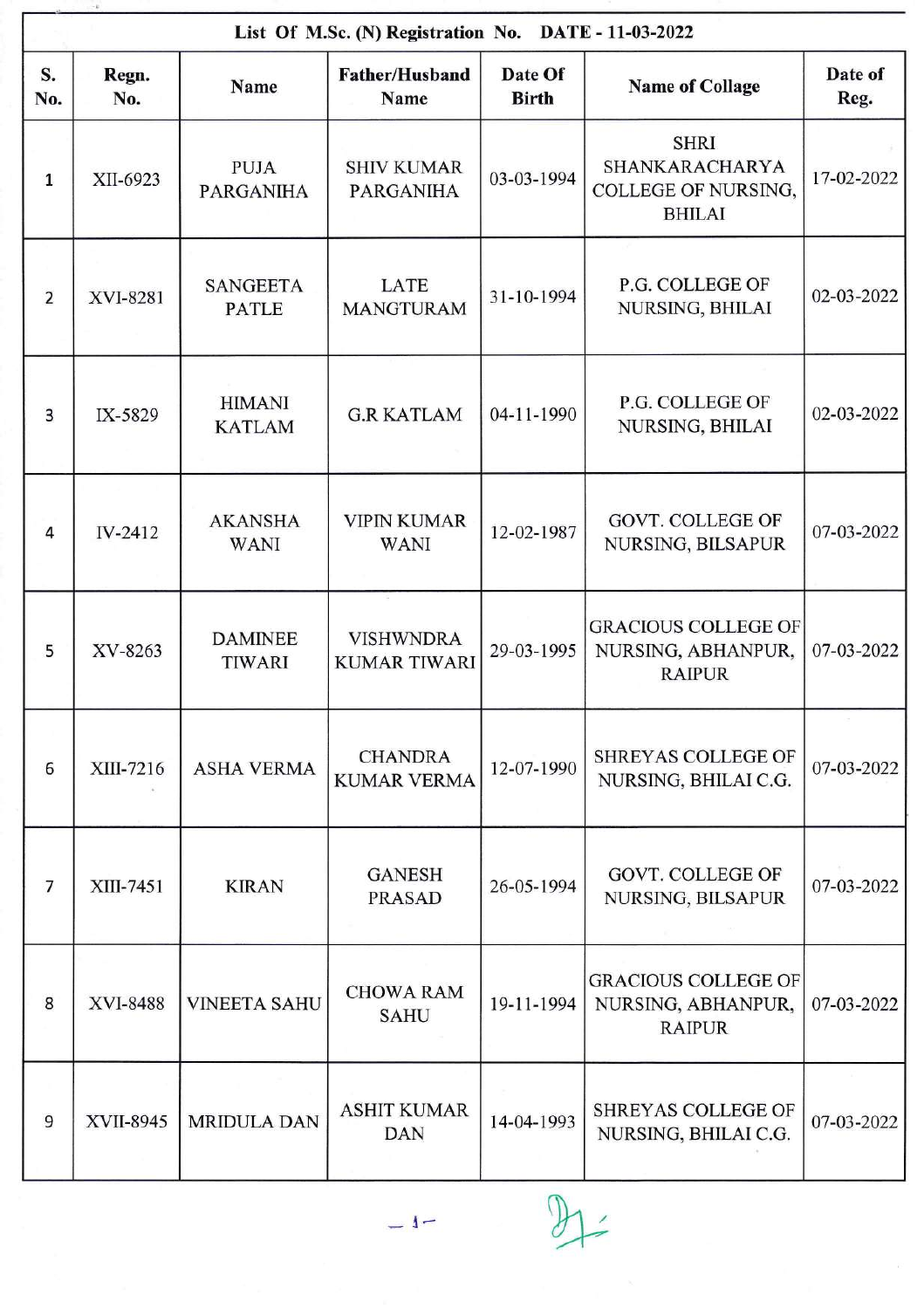| 10 | XV-7898   |                                                 | ARPANA NAND PRAKASH NAND                               | 21-08-1994 | GOVT. COLLEGE OF<br>NURSING, RAIGARH                              | 07-03-2022 |
|----|-----------|-------------------------------------------------|--------------------------------------------------------|------------|-------------------------------------------------------------------|------------|
| 11 | XIII-7434 | <b>GARIMA SAHU</b>                              | <b>RAM KISHAN</b><br><b>SAHU</b>                       | 17-09-1994 | <b>GOVT. COLLEGE OF</b><br><b>NURSING, RAIPUR</b>                 | 07-03-2022 |
| 12 | IX-5884   | POOJA CHAPDI                                    | <b>NARAYAN</b><br><b>CHAPDI</b>                        | 21-01-1993 | <b>ADESHWAR NURSING</b><br><b>INSTITUTE, JAGDALPUR</b>            | 07-03-2022 |
| 13 | III-1854  |                                                 | NEETU KESHRI DUBEY PRADAD                              | 21-02-1988 | GOVT. COLLEGE OF<br>NURSING, RAIGARH                              | 07-03-2022 |
| 14 | II-1406   | <b>KANCHAN</b><br><b>LATA</b><br><b>CHANDRA</b> | <b>BHUVNESSHWA</b><br><b>R SINGH</b><br><b>CHANDRA</b> | 01-01-1989 | <b>GOVT. COLLEGE OF</b><br>NURSING, RAIGARH                       | 07-03-2022 |
| 15 | III-1721  | <b>ANJALI SINGH</b><br><b>PARIHAR</b>           | <b>GOPEE SINGH</b><br><b>PARIHAR</b>                   | 04-06-1989 | <b>GOVT. COLLEGE OF</b><br>NURSING, BILSAPUR                      | 07-03-2022 |
| 16 | X-6102    | <b>DAGESHWAR</b>                                | <b>PANCH RAM</b>                                       | 30-07-1992 | C.M. NURSING<br><b>INSTITUTE, BHILAI</b>                          | 07-03-2022 |
| 17 | $I-274$   | <b>SHYAMA</b><br><b>MANKE</b>                   | <b>SATISH MANKE</b>                                    | 19-09-1974 | <b>GRACIOUS COLLEGE OF</b><br>NURSING, ABHANPUR,<br><b>RAIPUR</b> | 07-03-2022 |
| 18 | $II-1152$ | <b>ANJU LAKRA</b>                               | <b>PREMESAI</b><br><b>LAKRA</b>                        | 22-09-1984 | <b>GOVT. COLLEGE OF</b><br>NURSING, RAIGARH                       | 07-03-2022 |
| 19 | XI-6454   | <b>SUMAN YADAV</b>                              | <b>SHYAM KU</b><br><b>YADAV</b>                        | 11-02-1993 | <b>SHREYAS COLLEGE OF</b><br>NURSING, BHILAI C.G.                 | 07-03-2022 |
|    |           |                                                 | $-2-$                                                  |            |                                                                   |            |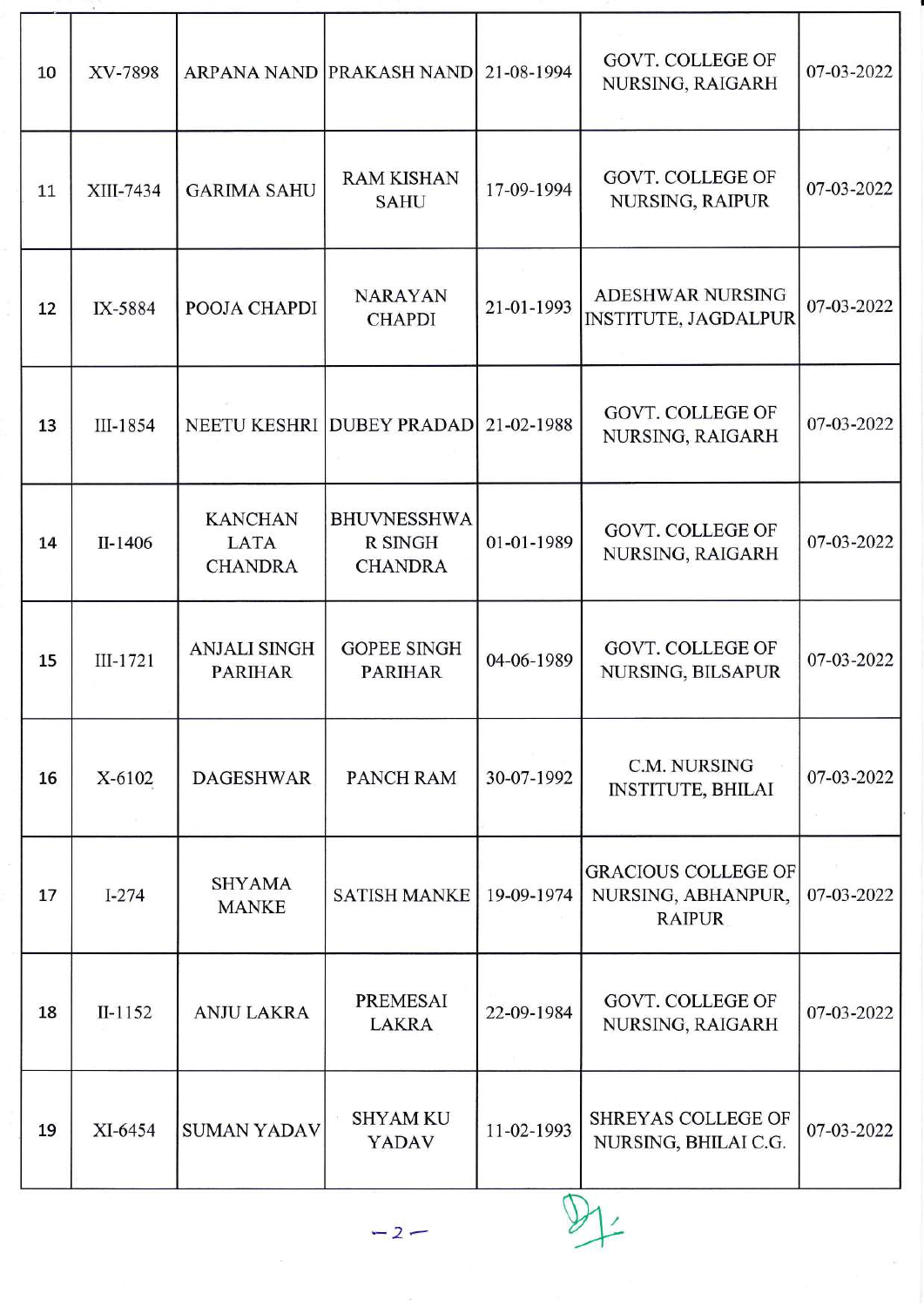| 20 | XV-8257   | <b>SRISHTI</b>                  | <b>SUDESH SINGH</b>               | 14-09-1993 | <b>GOVT. COLLEGE OF</b><br>NURSING, JAGDALPUR                | 07-03-2022 |
|----|-----------|---------------------------------|-----------------------------------|------------|--------------------------------------------------------------|------------|
| 21 | XV-7953   | <b>LALITA</b>                   | <b>CHANDRASEN</b>                 | 15-08-1994 | <b>GOVT. COLLEGE OF</b><br>NURSING, RAIPUR                   | 07-03-2022 |
| 22 | XIII-7214 | <b>RASHMI SAHU</b>              | <b>CHETAN DAS</b><br><b>SAHU</b>  | 10-06-1995 | <b>GOVT. COLLEGE OF</b><br>NURSING, JAGDALPUR                | 07-03-2022 |
| 23 | VII-4854  | <b>NANCY DAN</b>                | <b>JOHN WILSON</b><br><b>DAN</b>  | 18-12-1991 | <b>MOTHER TERESA</b><br>COLLEGE OF NURSING,<br>KUMAHRI, DURG | 07-03-2022 |
| 24 | $I-414$   | <b>ALKA HENRY</b>               | <b>N.K HENRY</b>                  | 08-10-1973 | SANDIPANI ACADEMY<br><b>BILASPUR</b>                         | 07-03-2022 |
| 25 | $I-178$   | <b>POONAM</b>                   | <b>CHATUR SINGH</b>               | 26-08-1987 | GOVT. COLLEGE OF<br>NURSING, RAIPUR                          | 07-03-2022 |
| 26 | XV-8172   | <b>SEEMA SAHU</b>               | <b>LALLA RAM</b><br><b>SAHU</b>   | 17-04-1993 | SHREYAS COLLEGE OF<br>NURSING, BHILAI C.G.                   | 07-03-2022 |
| 27 | XV-7922   | <b>JOEL MASIH</b>               | <b>NISAR MASIH</b>                | 03-04-1995 | SHREYAS COLLEGE OF<br>NURSING, BHILAI C.G.                   | 07-03-2022 |
| 28 | III-1792  | <b>SUJATA</b><br><b>PRADHAN</b> | <b>SURENDRA</b><br><b>PRADHAN</b> | 05-08-1987 | <b>GOVT. COLLEGE OF</b><br>NURSING, RAIGARH                  | 07-03-2022 |
| 29 | $I-394$   | <b>POMI PATEL</b>               | <b>DHANESHWAR</b><br>PRASAD PATEL | 11-10-1988 | GOVT. COLLEGE OF<br>NURSING, RAIGARH                         | 07-03-2022 |

 $-3-$ 

 $\mathbb{P}$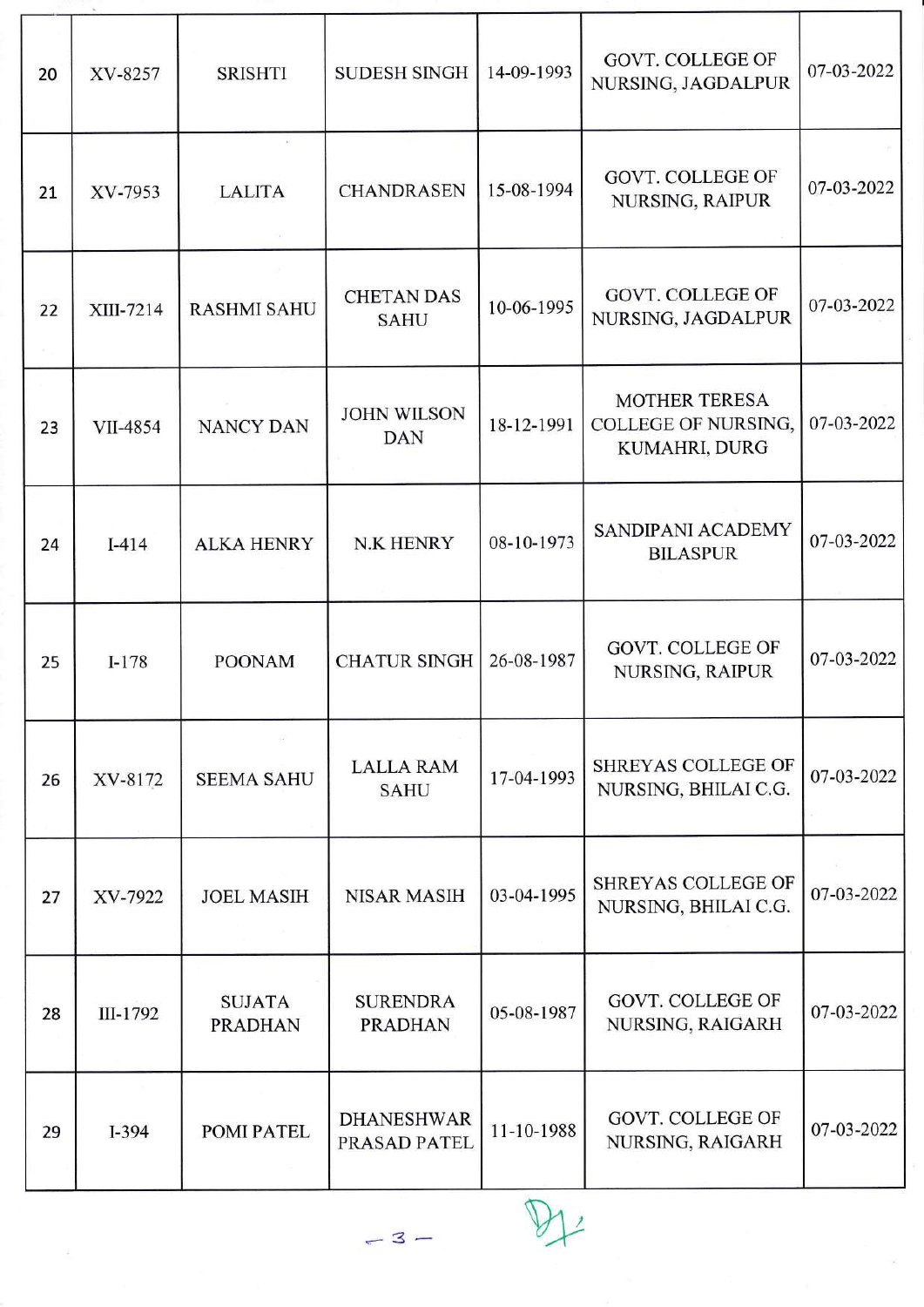| 30 | XV-8160          | PREETI SAHU                       | <b>MILWANT</b><br><b>KUMAR</b>                     | 15-10-1994 | P.G. COLLEGE OF<br>NURSING, BHILAI         | 07-03-2022 |
|----|------------------|-----------------------------------|----------------------------------------------------|------------|--------------------------------------------|------------|
| 31 | XIV-7500         | <b>KAVITA</b><br><b>DADSENA</b>   | <b>PRAHALAD</b><br><b>PRASAD</b><br><b>DADSENA</b> | 28-01-1994 | C.M. NURSING<br><b>INSTITUTE, BHILAI</b>   | 07-03-2022 |
| 32 | <b>XVI-8504</b>  | <b>NARGIS DAS</b>                 | <b>MADHU</b><br><b>SHUDAN DAS</b>                  | 06-01-1993 | SANDIPANI ACADEMY<br><b>BILASPUR</b>       | 07-03-2022 |
| 33 | X-6044           | <b>DANESHWARI</b><br><b>SAPHA</b> | <b>PADUM LAL</b><br><b>SAPHA</b>                   | 05-01-1992 | C.M. NURSING<br><b>INSTITUTE, BHILAI</b>   | 07-03-2022 |
| 34 | XI-6289          | <b>NEHA</b><br><b>GOSWAMI</b>     | <b>SUBHASH PURI</b><br><b>GOSWAMI</b>              | 11-12-1993 | <b>GOVT. COLLEGE OF</b><br>NURSING, RAIPUR | 07-03-2022 |
| 35 | XV-8118          | <b>V RUTMARY</b>                  | <b>V DAVID</b><br><b>KUMAR</b>                     | 06-08-1992 | RITEE COLLEGE OF<br>NURSING, RAIPUR        | 07-03-2022 |
| 36 | III-1841         | <b>RASHMI</b><br><b>KRISHNAN</b>  | <b>RADHA</b><br><b>KRISHNAN</b>                    | 26-03-1988 | <b>RITEE COLLEGE OF</b><br>NURSING, RAIPUR | 07-03-2022 |
| 37 | VIII-5189        | <b>SHRADHA</b><br><b>SONTEKE</b>  | <b>SRAWAN</b><br><b>KUMAR</b><br><b>SONTEKE</b>    | 01-01-1990 | SHREYAS COLLEGE OF<br>NURSING, BHILAI C.G. | 07-03-2022 |
| 38 | XVI-8586         | <b>DEEPIKA DEY</b>                | <b>UTTAM DEY</b>                                   | 13-01-1995 | <b>RITEE COLLEGE OF</b><br>NURSING, RAIPUR | 07-03-2022 |
| 39 | XLVIII-<br>20083 | <b>MANJU M.L</b>                  | <b>JAYA SINGH</b>                                  | 05-03-1989 | DHANVANTRI COLLEGE<br>OF NURSING, ERODE    | 09-03-2022 |
|    |                  |                                   |                                                    |            |                                            |            |

T

 $-4$  DJ: